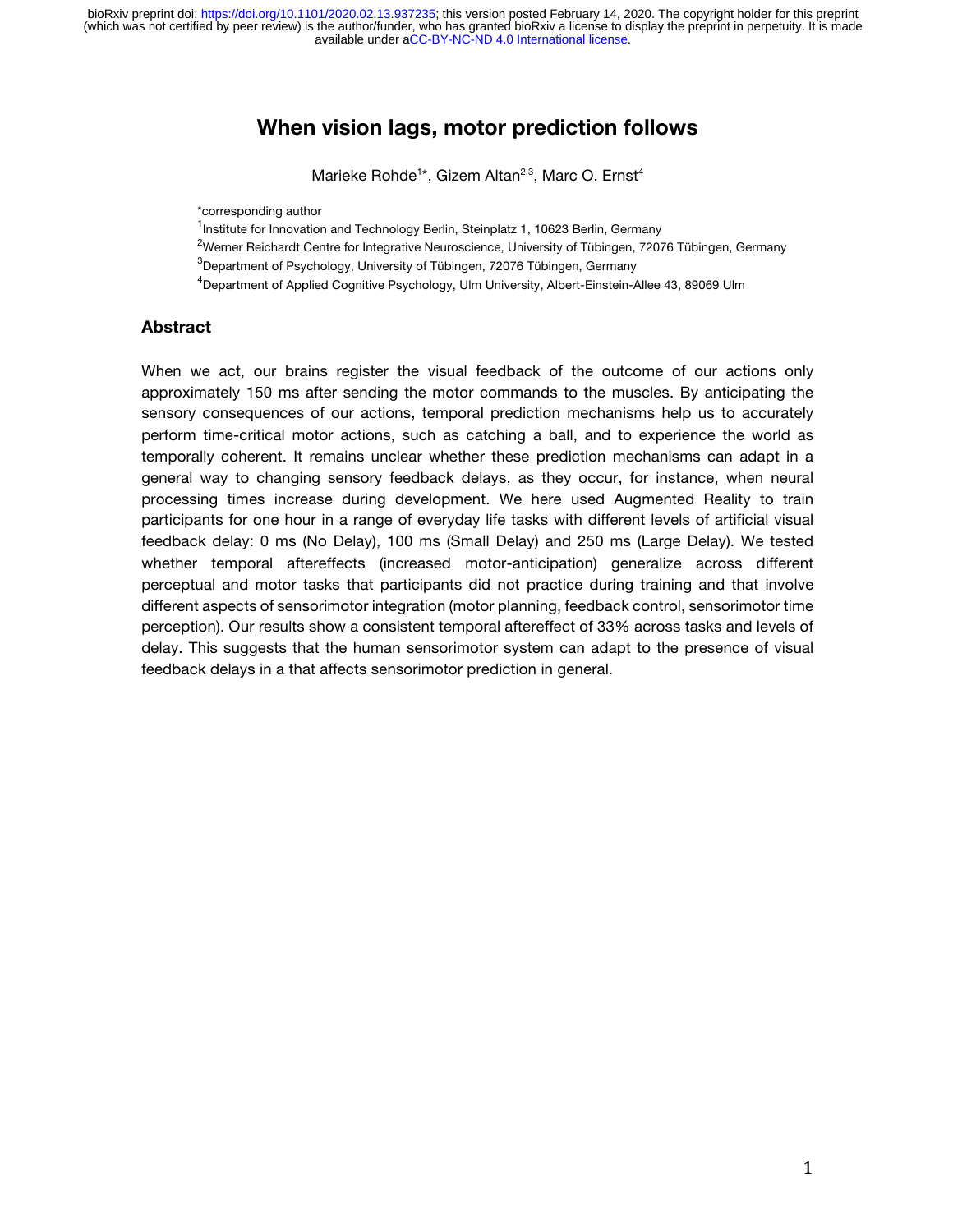## **Introduction**

When first wearing newly prescribed glasses, we tend to feel dizzy due to unfamiliar geometrical distortions in our visual field. This dizziness typically vanishes within hours or days because our brain adapts by learning how changes in the visual field relate to our movement, and so restores the stability of action and perception<sup>[1,2]</sup>. Similar adaptation mechanisms should exist also to compensate for temporal distortions (delayed visual feedback): Even in natural settings, the brain must predict the consequences of our actions to compensate for processing delays between movement and vision that amount to an average of about 150 ms in human visuomotor control<sup>[3]</sup>, but that are variable depending on the stimulus or task.

Like with new glasses, the unexpected addition of small delays (e.g., 100 ms) to the visual feedback can interfere dramatically with motor coordination<sup>[3-11]</sup> and perturbs the perceptual experience of action timing and causality<sup>[3,5,11-13]</sup>. To date, however, it is still unclear if the brain adapts to visual delays like it does to new glasses. That is, whether our sensorimotor prediction mechanisms can learn altered timing relations between action and feedback in a general manner that makes detrimental distortions vanish across perceptual and motor tasks when performed with a delay. Previous studies showed that when participants train to perform motor tasks with a visual delay, their motor performance improves<sup>[3-11]</sup>. However, it has been argued that this motor adaptation is merely of a task-specific nature<sup>[7,9,10]</sup>: The compensatory strategies acquired in these experiments help with the trained task and close variations, but there is little evidence that the adaptation effects generalize to other tasks $[5-11]$ , as it would be expected if the visuomotor prediction mechanisms learned that an altered delay affects sensorimotor behavior in general.

We believe that in these earlier studies, the training procedures were too specific for the brain to adapt to the training delay in a general manner. We hypothesize that such general temporal adaptation occurs if participants are exposed to visual delays in the whole field of view that consistently occur when they perform many different movements for an extended period of time. Inspired by the classical sensorimotor adaptation studies using prism glasses<sup>[1]</sup>, we used Augmented Reality to expose participants to feedback delays in a broad range of real-world activities. We equipped participants with a set of stereo cameras in front of their eyes to record live pictures of their own actions from the ego-perspective. We directly relayed these recordings to them in a Head-Mounted-Display (VRMagic, Fig. 1a and Methods) with a delay of our choice. Participants thus saw the consequences of their actions with an added visual feedback delay.

Twenty participants were trained in Experiment 1 with a delay of 100 ms (*Small Delay* Condition). On a separate day, we retested the same 20 participants with a delay of 250 ms (*Large Delay* Condition). As a control, ten additional participants were trained without feedback delay: They wore a sham-setup consisting of goggles that restricted the field of view in a similar way as the headset (*No Delay* condition). During training, participants practiced a fixed sequence of everyday tasks for one hour with delay (Fig. 1c and Method Section). Before and after training, participants performed test tasks that were not part of the training procedure. We hypothesized that the training with feedback delays would cause a *temporal aftereffect*, such that participants would perform anticipatory control movements earlier after training with delays. To assess generalization, we tested for temporal aftereffects in three test tasks that emphasize different aspects of temporal processing for visuomotor control: The speeded, ballistic *Interception* task measured anticipation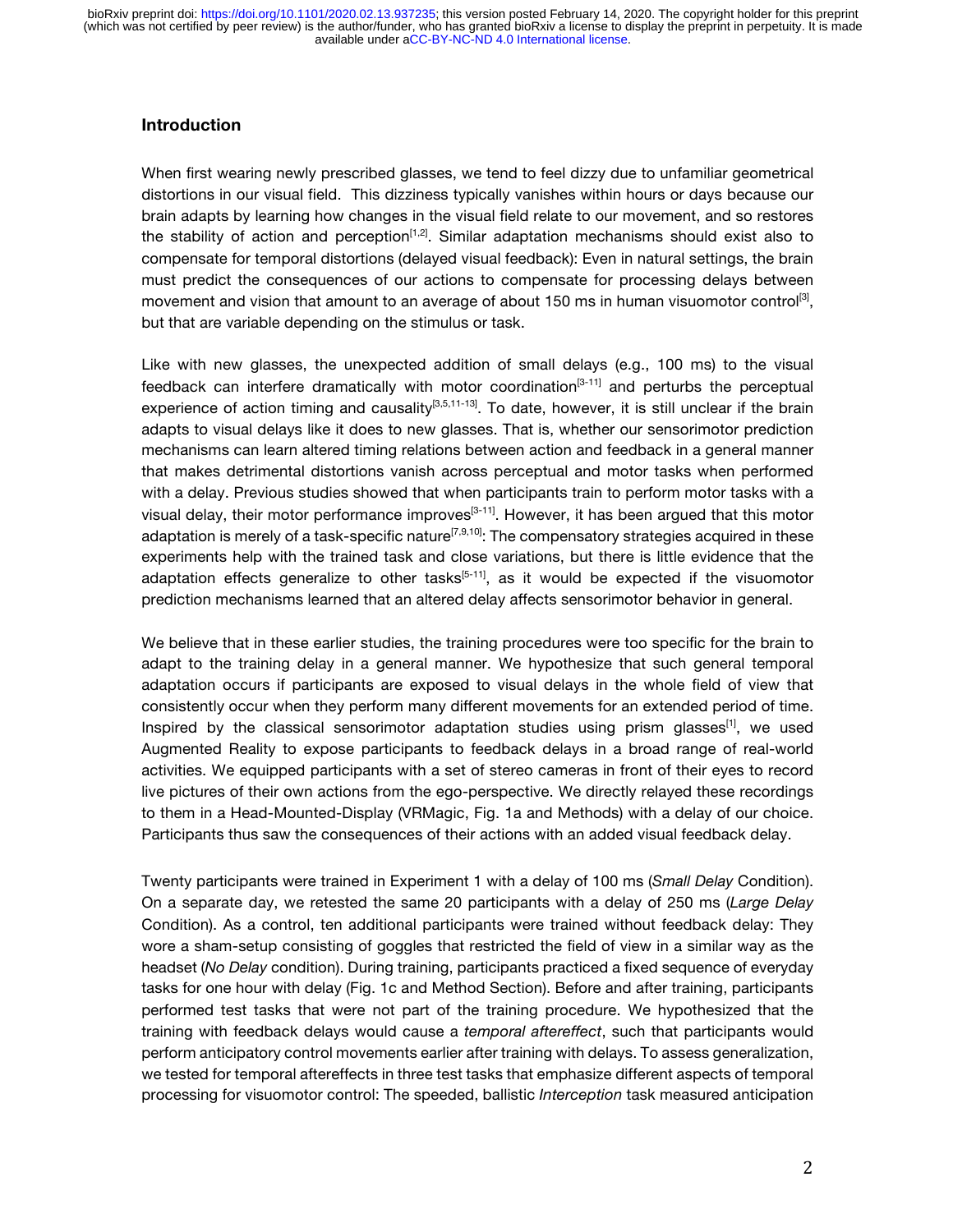available under [aCC-BY-NC-ND 4.0 International license.](http://creativecommons.org/licenses/by-nc-nd/4.0/) (which was not certified by peer review) is the author/funder, who has granted bioRxiv a license to display the preprint in perpetuity. It is made bioRxiv preprint doi: [https://doi.org/10.1101/2020.02.13.937235;](https://doi.org/10.1101/2020.02.13.937235) this version posted February 14, 2020. The copyright holder for this preprint

in motor planning. The *Synchronization* task measured perceived simultaneity of vision and hand movement. Finally, the continuous visually guided *Tracking* task measured temporal adaptation in feedback control.



*Figure 1.* Procedure and Results (a) The Augmented Reality setup consists of a head-mounted display (HMD) with two cameras in front of the eyes (stereo-base of 6 cm; VRMagic Inc). Participants wore a backpack with a laptop to process the recorded images and relay them in real time to the HMD. (b) Main result: in all three test-tasks, temporal aftereffects of 33% of the training lag occurred (error bars show task means with standard error of the mean). (c) The procedure involved one hour of training in between pre- and post-tests in front of a computer (d) The test tasks: *Interception*, *Synchronization*, and *Tracking*.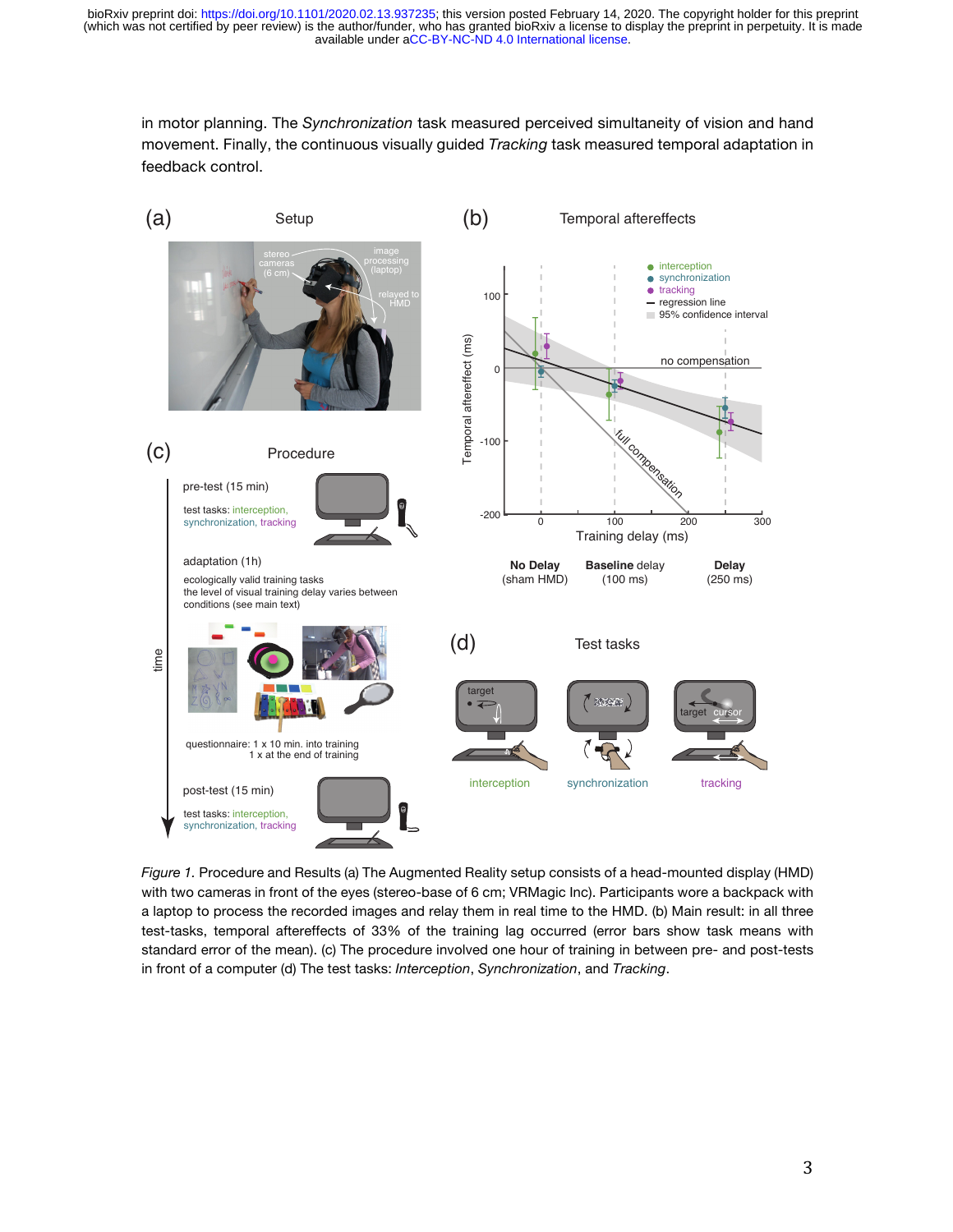available under [aCC-BY-NC-ND 4.0 International license.](http://creativecommons.org/licenses/by-nc-nd/4.0/) (which was not certified by peer review) is the author/funder, who has granted bioRxiv a license to display the preprint in perpetuity. It is made bioRxiv preprint doi: [https://doi.org/10.1101/2020.02.13.937235;](https://doi.org/10.1101/2020.02.13.937235) this version posted February 14, 2020. The copyright holder for this preprint

## **Results**

Temporal aftereffects occurred in all three test tasks after the training with delays (Fig. 1b). The magnitude of the aftereffects is equal across tasks and scales linearly with the magnitude of the training delay (33% compensation of the training delay): A Linear Mixed Model analysis reveals a significant fixed effect of the slope  $r = -0.33$  (confidence interval CI:  $[-0.53, -0.17]$ ) but not of the intercept  $a = 10.2$  ms (CI:  $[-20.5, 37.8]$  ms). A model comparison according to the Bayesian Information Criterion (BIC) favored this simple, two-parameter model over more complex models with additional fixed effects of task or with conditions coded as a nominal factor (see Table 1). This suggests that a single adaptation process underlies the adaptive changes observed with different levels of delay and in different tasks, i.e., that our neural visuomotor prediction mechanisms can adapt to altered sensorimotor timing (feedback delays) just as generally across tasks as it is known for spatial perturbations, such as prismatic distortions of the visual field.

| <b>ModelFEs</b>                             | #par BIC |           | <b>AIC</b>                 |        | log-lik. deviance |
|---------------------------------------------|----------|-----------|----------------------------|--------|-------------------|
| <b>Experiment 1 on Delay Length</b>         |          |           |                            |        |                   |
| CaC                                         | 4        | $-242.48$ | $-254.33$                  | 131.17 | $-262.33$         |
| CaF                                         | 5        | $-237.63$ | $-252.45$                  | 131.22 | $-262.45$         |
| $CaC + T$                                   | 6        | $-233.28$ | $-251.06$                  | 131.53 | $-263.06$         |
| $CaF + T$                                   | 7        | $-228.43$ | $-249.17$                  | 131.58 | $-263.17$         |
| $Cac + T + T \times Cac$                    | 8        | $-224.71$ | $-248.41$                  | 132.2  | $-264.41$         |
| CaF + T+ T x CaF                            | 11       |           | $-210.04$ $-242.63$ 132.32 |        | $-264.63$         |
| <b>Experiment 2 on Intermanual Transfer</b> |          |           |                            |        |                   |
| CaF                                         | 4        | $-148.08$ | $-156.25$                  | 82.126 | $-164.25$         |
| $CaF + T$                                   | 5        | $-145.1$  | $-155.31$                  | 82.656 | $-165.31$         |
| CaF + T+ T x CaF                            | 6        | $-141.52$ | $-153.78$                  | 82.888 | $-165.78$         |

*Table 1*. Model Comparison. All models have a random effect of the factor: Participant. Fixed Effects (FEs) modeled were: Task (T) with levels: *Interception*, *Synchronization* and *Tracking* (*Synchronization* and *Tracking* in Experiment 2 on *Intermanual Transfer*); Condition as continuous variable (CaC) with levels: 0 ms (*No Delay*), 100 ms (*Small Delay*), 250 ms (*Large Delay*); Condition as Factor (CaF) with levels: *No Delay*, *Small Delay* and *Large Delay* (*Large Delay* and *Intermanual Transfer* in Experiment 2 on *Intermanual Transfer*); x is an interaction, #par the number of parameters, BIC the Bayesian Information Criterion, AIC the Akaike Information Criterion and log-lik. the log-likelihood.

To test the limits of motor generalization we conducted Experiment 2 asking whether there is *Intermanual Transfer* or whether adaptation is restricted to the effector used during training. Another ten participants were trained with the 250 ms visual feedback delay (*Large Delay*), undergoing the same training procedure as in Experiment 1, but with their right (dominant) hand immobilized. The untrained right hand was then used to perform the test-tasks. Even though the results are non-significant, they suggest a partial transfer of the temporal adaptation aftereffect from the non-dominant hand to the dominant hand (Fig. 2). Such a strongly reduced transfer effect across hands is in line with results from experiments on adaptation to spatial prismatic offsets of the visual field<sup>[14]</sup>.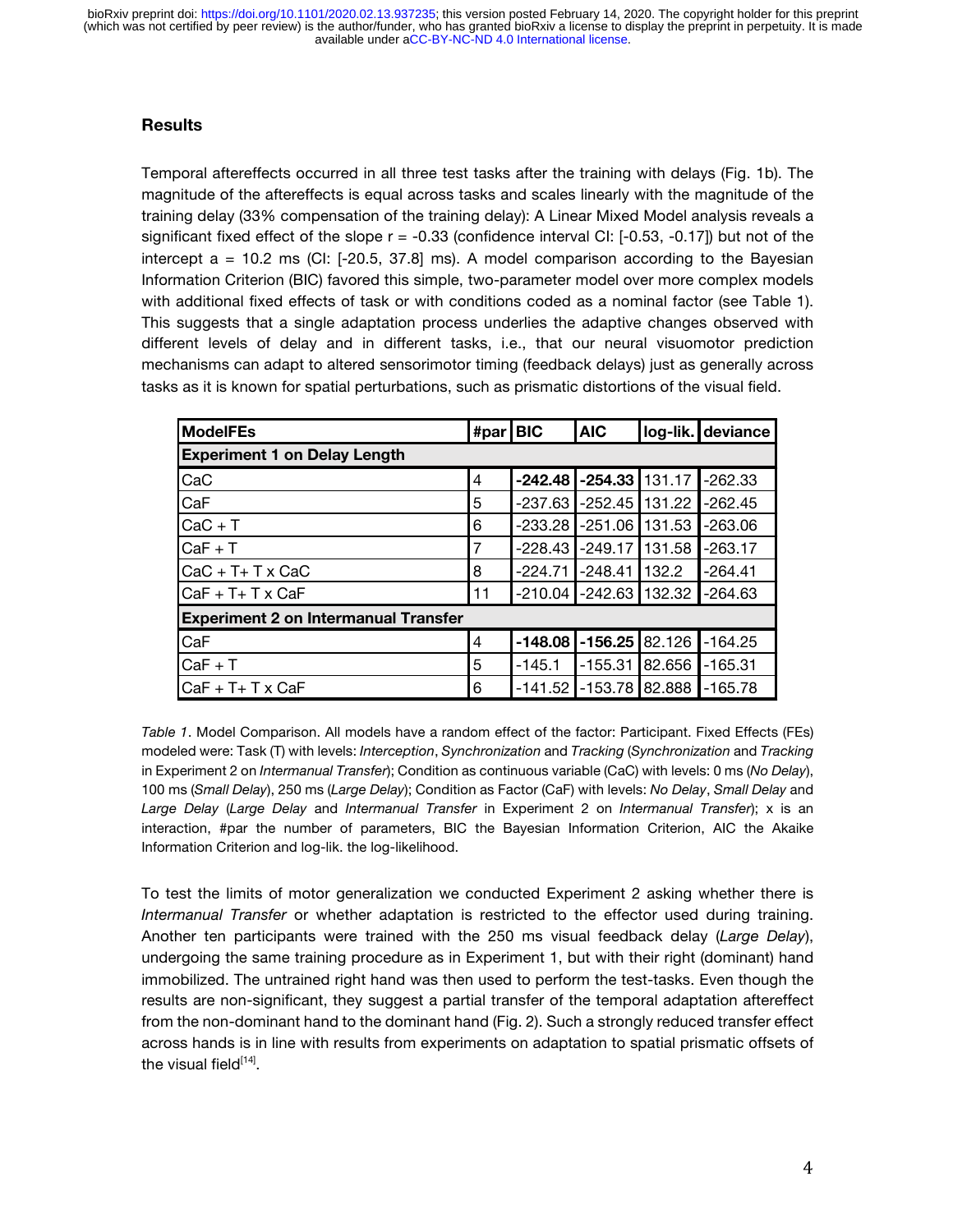available under [aCC-BY-NC-ND 4.0 International license.](http://creativecommons.org/licenses/by-nc-nd/4.0/) (which was not certified by peer review) is the author/funder, who has granted bioRxiv a license to display the preprint in perpetuity. It is made bioRxiv preprint doi: [https://doi.org/10.1101/2020.02.13.937235;](https://doi.org/10.1101/2020.02.13.937235) this version posted February 14, 2020. The copyright holder for this preprint



*Figure 2.* Intermanual Transfer. The *Synchronization* and *Tracking* test tasks were performed during the pretest and post-test with the right, unexposed hand. The temporal aftereffect of -25.8 ms (10%, pale colors, CI: [-57.8, 5.1] ms) is not significantly different from either zero or the temporal aftereffect in the *Large Delay* condition of the Experiment 1 (dark colors; cf. Fig. 1). Error bars show task means with standard error of the mean.

#### **Discussion**

In summary, the results show that prolonged exposure to delayed visual feedback leads to temporal adaptation of visuomotor prediction that generalizes across different domains of sensorimotor integration in untrained activities: motor planning, perceived visuomotor simultaneity, and feedback control. Moreover, upon debriefing, participants confirmed that they were not aware of the delay any more towards the end of training. That is, the training had restored their feeling of being in control of their body and actions. When first exposed to the 250 ms delay, some participants reported distortions in the perception of their own actions, such as "It is like the stick [that I move] is moving by its own", "I know that I am initiating the movement, but it is not like my hand" or (in front of the mirror) "It does not feel like my hands belong to me". Such reports are also known from the literature<sup>[3,4,12,13]</sup>. In one hour or less of training, all these subjective perturbations improved and many of them even disappeared. The transfer of delay adaptation across everyday-life tasks shows that our visuomotor delay compensation mechanisms are not hardwired to deal with fixed, naturally occurring delays. Delays in the sensorimotor loop can vary due to differences in neural processing time, physical causes such as ambient-light (or luminance), inertial lags, and more recently also due to transmission latencies in digital interfaces. The plasticity we report here allows humans to handle such variable delays in the sensorimotor loop and make their detrimental effects vanish across domains of sensorimotor processing for action and perception.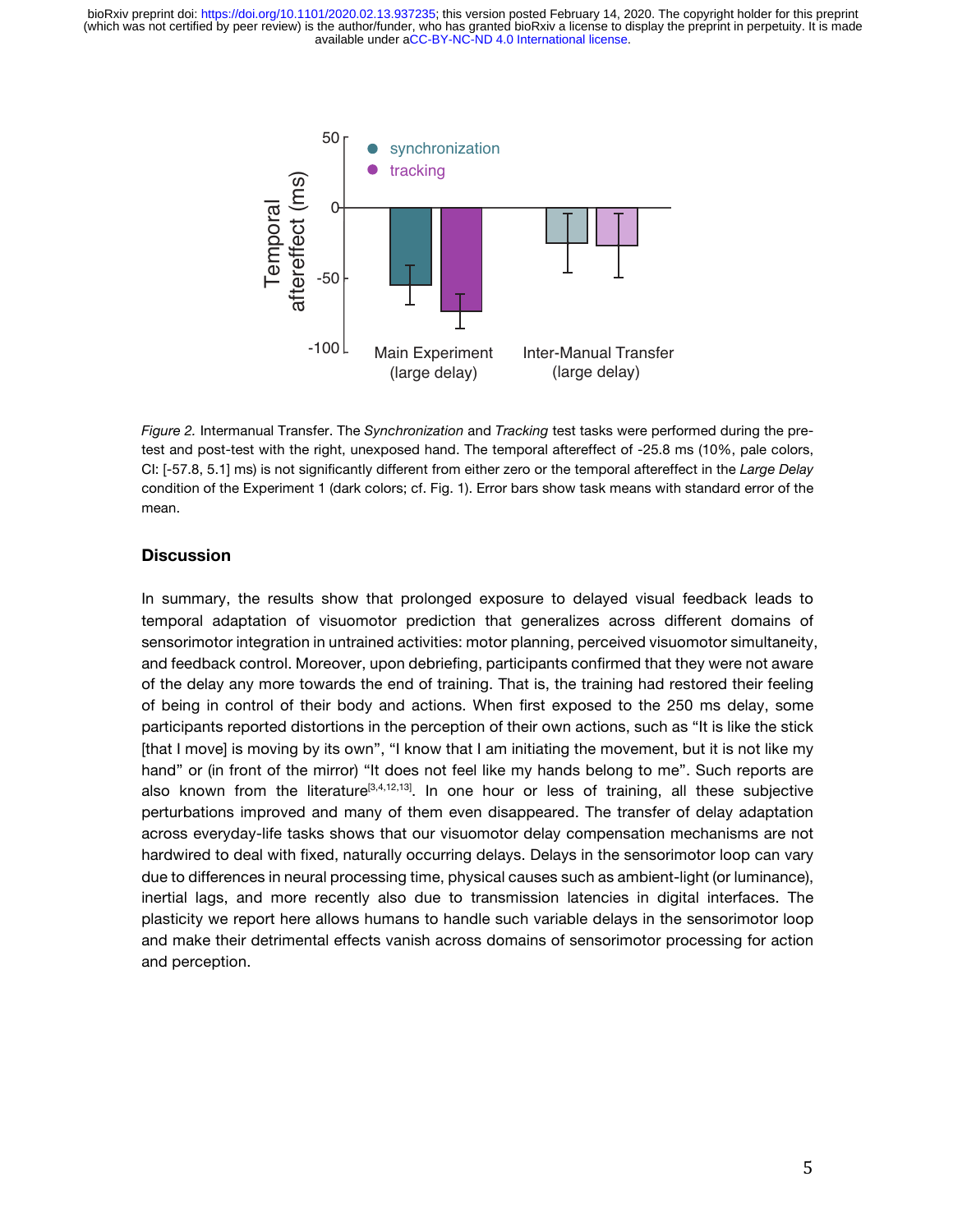## **Methods**

#### *Participants*

Fourty naïve participants took part in the study. Thirty participants took part in Experiment 1, out of which twenty participants (age range: 18 – 35 years, eleven female, two left-handed by selfreport) were tested in both the *Large Delay* and *Small Delay* conditions (on separate days). Ten participants (age range: 21 – 31 years, five female, two left-handed by self-report) were tested in the *No Delay* control condition. Ten additional participants (age range, 21-26 years, eight female, all right-handed) took part in the Experiment 2 on *Intermanual Transfer* (one session with *Large Delay*, Fig. 2). The experiments were conducted in agreement with the ethics standards laid out in the Declaration of Helsinki and was approved by the ethics committee of the Department of Medicine of the University of Tübingen (Germany). All participants signed an informed consent form and received 6  $\notin$ /h for their participation. The piloting participant depicted on Fig. 1 (a) has provided written informed consent for the publication of the image in an online open-access publication. The person visible in Fig. 1 (c) is one of the authors.

## *Augmented Reality setup*

For the *Small Delay* and *Large Delay* conditions, we used a digitally-mediated Augmented Reality headset (VRmagic GmbH, Mannheim, Germany) with a head-mounted display (HMD) and stereo cameras (VRmC-12+/C-COB USB, VRmagic GmbH, Mannheim, Germany). The cameras were mounted ca. 3cm in front of the eyes (angle of view: 40° horizontally, 25.4° vertically, frame rate: max. 70 Hz, exposure time: min. 30μs, resolution: 754 x 480) to record the visual scene. Customwritten C++ software that connected to the system's API for input and output relayed the stereoscopic images from the cameras to the OLED displays in the HMD at 30 Hz. It was executed on a laptop that was carried by the participants in a backpack. The setup had a 98∓13 ms system delay (cf. 100 ms *Small Delay* condition). In the *Large Delay* condition, the images were delayed and replayed with an additional 150ms delay, i.e., the total delay was 250 ms.

In the *No Delay* condition, participants were trained wearing a sham-setup consisting of analog goggles that restricted the field of view in a similar way as the HMD and the backpack with the unconnected experimental laptop.

## *Test setup*

Participants sat at a desk in front of a screen with their chin fixated at 63 cm viewing distance. All participants wore the headset with the baseline delay of 98∓13 ms during the test phase. The test stimuli were presented on a screen that participants saw through the headset. Participants' hands were occluded from vision. Participants pressed the spacebar on a keyboard with their nondominant hand to start test trials. They responded to the stimuli in the *Interception* and *Tracking* test-tasks using a stencil on a graphics tablet (WACOM Intuos 3 A3-wide; active area 48.8 cm  $\times$ 30.5 cm and a grip pen; Wacom Europe GmbH, Krefeld, Germany). During the *Sychronization* trials, they responded with a Wii Remote controller (Nintendo Co., Ltd.). These responses were recorded using the open source DarwiinRemote software<sup>[15]</sup>. The room was kept dark during testing.

## *Procedure*

Before the first experimental session, participants came in for a short practice and screening procedure (<30 min). They were trained on the test tasks *(Interception*: 20 trials, *Synchronization*: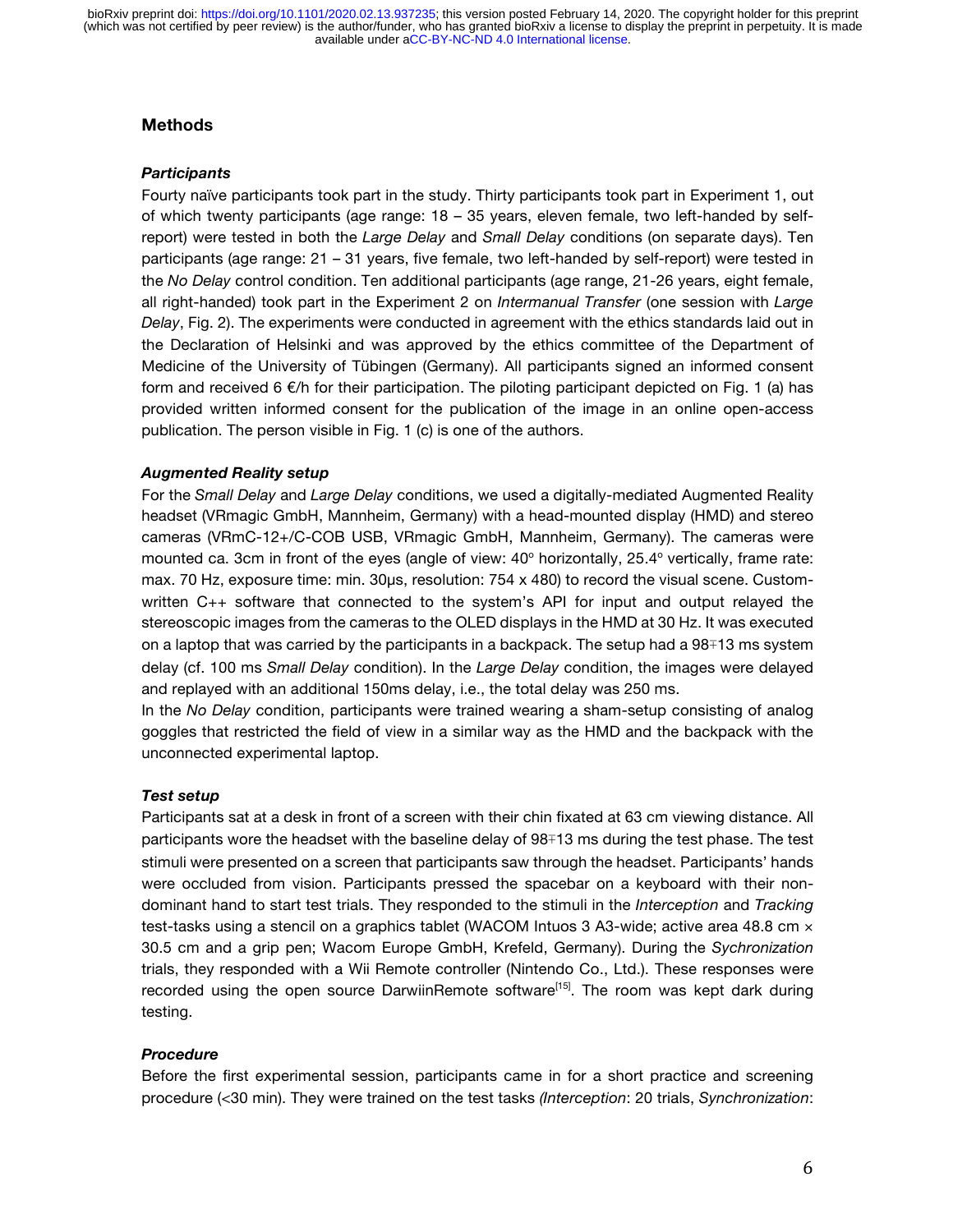10 trials; *Tracking*: 20 trials). During the practice session, they were also given the questionnaire items to read for preparation and were instructed to ask for clarification if any of the questions were unclear to them.

Each experimental session lasted approximately 90 min and consisted of pre-test, training and post-test. Before the pre-test, participants performed two trials of each test tasks to refresh their memory. The pre-test and post-test lasted ca. 10-15 min each. The training lasted for one hour. The *Small Delay* and *Large Delay* conditions were recorded in the same population of participants but on different days. The starting condition was counter-balanced across participants. The *No Delay* control condition was recorded in a different participant population. Experiment 2 on *Intermanual Transfer* was recorded in a different participant population.

*Test phase.* During the test blocks (pre-test and post-test), participants sat at a desk wearing the HMD with the baseline lag of 98±13 ms (cf. Setup). Before the post-test started, participants were informed that the test would be performed under identical conditions as the pre-test and that any changes they might have experienced were now gone to avoid that participants would cognitively compensate for any delays they had become aware of. Pink noise was presented through earphones to cancel out auditory cues (e.g., stencil scratching on tablet). Participants performed the three test tasks (Fig. 1 (c)) in the following order: *Interceptio*n (seven trials), *Synchronization* (seven trials), and *Tracking* (five trials). All test tasks produced an estimate of signed *temporal error* (anticipatory movements were negative temporal error, lagging movements were positive temporal errors). All test tasks were implemented using the psychophysics toolbox for Matlab [16].

In *Interception* trials, a small black target disk (0.8° visual angle) entered from the left side of the participants' field of view and decelerated towards the mid-line of the screen. Using a stencil on a graphics tablet, participants performed a speeded up-down movement (hand trajectory: 7.6 cm) to match the anticipated turning point of the disk in time. They were instructed to complete the movement within one second and were told that otherwise the trial would abort. The hand was occluded and there was no feedback about the movement beside a flashed red disk (0.8° visual angle; one frame) that was flashed halfway into the outward movement. Temporal error was defined as the difference in time between the turning point of the target and the turning point of the participant's outward-inward hand movement.

In *Synchronization* trials, participants held a Nintendo Wiimote in the extended dominant hand. They saw a horizontal textured bar (height: 2.4° visual angle, width: 9.5° visual angle) on the screen that rotated by 45° clockwise and counterclockwise, following a sine-wave time course (the frequency of the rotation was drawn pseudo-randomly from [0.3 Hz, 0.4 Hz 0.5 Hz]; Fig. 1 (c)). Participants were instructed to rotate the Wiimote to match the movement of the bar such that the two movements felt simultaneous. There was no visual feedback and no feedback about whether participants performed well. The two time series (sign-inverted Wiimote acceleration, smoothed with a 10 Hz Butterworth filter, and target bar movement) were cross-correlated in a time window of  $\pm 500$  ms, and the lag with the maximal cross-correlation was used as a measure of temporal error (cf. analysis of Exp. 3 in [11]).

The *Tracking* task was a modified version of the tracking task used in<sup>[11]</sup>. Participants saw an irregular but continuous path (width 0.8° visual angle) scroll down from top to bottom. Their target was small black disk (0.8° visual angle) marking the middle of the path which moved irregularly to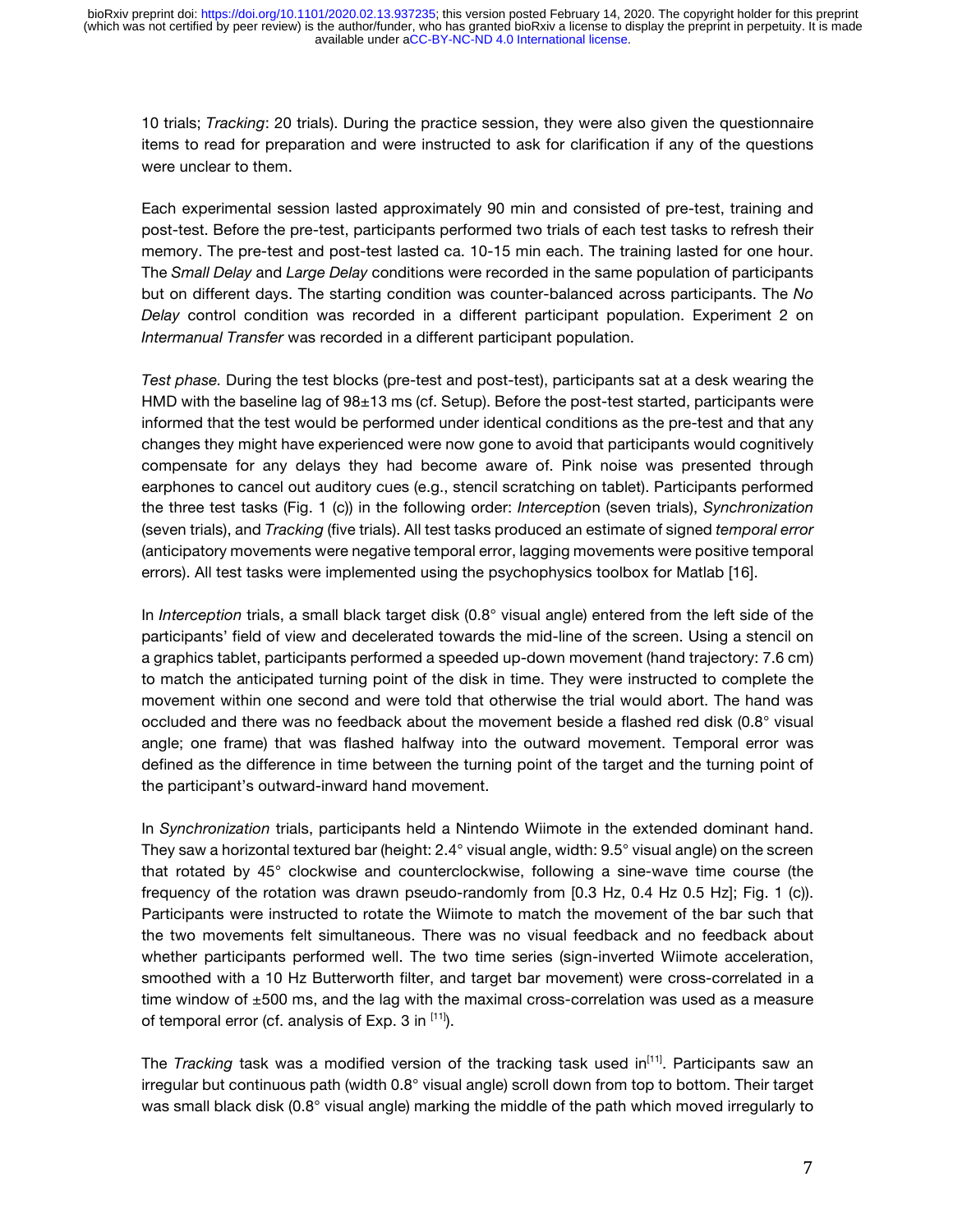the left and right as the path scrolled down but remained at a fixed height (Fig. 1 (b); cf.<sup>[11]</sup>). Participants were instructed to track the movement of the target with a cursor by moving a stencil left and right on the graphics tablet. Their cursor was a white Gaussian blob with a standard deviation of 2.3° visual angle. The target movements extended up to 6° visual angle away from the midline, which corresponds to stencil movements of up to 3.2 cm away from the midline. The two time-series (stencil movement, smoothed with a 10 Hz Butterworth filter, and target movement) were cross-correlated in a time window of  $\pm 500$  ms. The lag with the maximal crosscorrelation was used as a measure of temporal error  $(cf. [11])$ .

*Training phase*. After completing the pre-test, participants sat with their eyes closed while the experimenter introduced the training delay and placed the laptop in the backpack. During the experiment on *Intermanual Transfer*, this preparation also involved the immobilization of the right hand by dressing participants in a jacket with a right glove sewn into the pocket. They inserted their right hand into this glove and were instructed not to remove their hand from the glove unless the experimenter told them to.

The training phase of the experiments consisted of seven main tasks and an optional eighth task.

- 1) Participants stood in front of a mirror  $(50 \times 70 \text{ cm})$ , where they could see the upper part of their body. They were instructed to execute movements, such as widely opening and then closing their arms horizontally and vertically, reaching, clapping (in the *Intermanual Transfer* experiment, they high-fived the experimenter instead) and observing their mirror image at the same time.
- 2) Participants navigated along lab corridors to a kitchen and back, guided by the experimenter. They were asked to explore their environment by touching or reaching the objects (e.g. reaching/touching door handles and columns). This was performed twice during the training (after tasks 1 and 6).
- 3) Participants completed everyday life tasks in the kitchen, following the experimenter's instruction (taking a mug out of the cupboard, preparing a coffee for themselves or the experimenter, putting items in or out the dishwasher). This was performed both times that the participants navigated to the kitchen.
- 4) Participants played a commercially available buzz-wire game, where they had to move a hook on a handle along a curved wire, avoiding any contact between the hook and the wire. The task was to complete the path as fast as possible while avoiding contact with the wire. In case of a contact, the toy gave audiovisual feedback: a red light turned on for a brief time and a crash noise played. The duration of exposure to this task was from 5-10min and varied according to the performance and the speed of the participants.
- 5) Participants played sequences of tones on a toy xylophone with keys in different colors. The experimenter read out color sequences of three or four notes and the participants had to play these sequences rhythmically (i.e. keeping the time difference between each note the same) until the reproduction was deemed smooth by the experimenter. The entire task lasted 10-15min, depending on the performance and speed of the participants.
- 6) Participants were given a pen and a paper to trace the outline of geometrical shapes on paper (spirals, stars, flowers). Participants also traced the digits from 0 to 9 with a marker on a white board on the way back to experimental room. This task lasted 5min.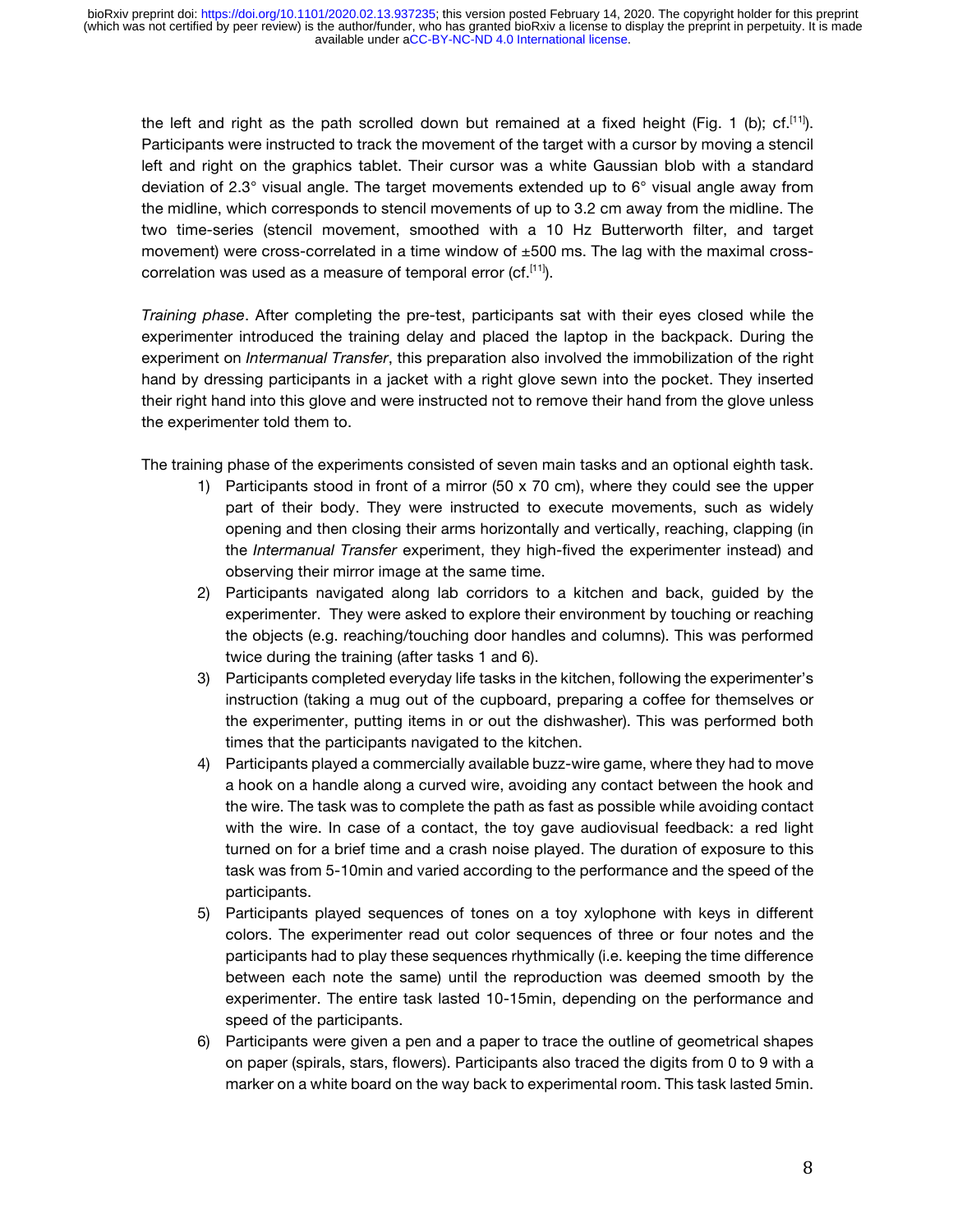- 7) Participants had to slide, pick up and put down coins and colored wooden blocks on a table surface, following the beat of a metronome. These actions were performed repeatedly, starting with a rhythm of 30 beats per second. Once they improved performance, the rhythm was increased to up to 80 beats per second. The tasks lasted in total 10min.
- 8) If participants had completed the tasks extraordinarily fast, they were trained in an additional catching task. Participants were assisted to sit down on the laboratory room's carpet. They visually pursued a tennis ball that rolled towards them and had to intercept the ball's movement.

In both experiments and all conditions (*Large Delay, Small Delay, No Delay, Intermanual Transfer*) the tasks and instructions were the same and completed in the same order. The execution order of training tasks was: 1, 2, 3, 4, 5, 1, 2, 3, 6, 7, (8).

After completing the training, the experimenter removed the mobile setup and participants sat at the table to perform the post-test. Before starting the post-test, the experimenter informed the participants that the change that was introduced during the training was removed and their task is the same as before (i.e. pre-test). The participants were instructed to keep their eyes closed while being seated and waiting for the experimenter to prepare the setup.

## *Questionnaire*

We also applied a questionnaire at the beginning and at the end of the training phase during Experiment 1. The objective of this questionnaire was to record the changes in subjective experience that participants reported when the delay was introduced and when adaptation had taken place (see anecdotal results in main text). Even though the results captured some of the mentioned changes in subjective experience and did not contradict these reports, it was all in all not conclusive and did not go beyond what was already known from the literature. The results are therefore not reported here. The questionnaire was applied twice within each training phase; at the beginning (15 min after starting) and at the end (5min before ending) of training. Participants listened to the questionnaire items that were read out to them by a free online text-to-speech tool. They were asked to indicate the extent of their agreement or disagreement with twelve statements using a 7-point Likert scale.

## **Data Analysis**

Each trial of each test task yielded an estimate of temporal error (cf. description of test tasks above). The results were analyzed in Matlab 2015b, using functions of the Statistics Toolbox and the Signal Processing Toolbox.

*Temporal aftereffects* were defined as the change in temporal error between pre-test and posttest. The temporal aftereffect for each participant and condition was calculated as the across-trial median temporal aftereffect for the *Interception* and *Synchronization* tasks. For the *Tracking* task, the temporal aftereffect between the last pre-test trial and the first post-test trial was used for each participant and condition because of rapid re-adaptation under feedback when the delay was removed during the post-test (cf. <sup>[11]</sup>). The population temporal aftereffects from Experiment 1 were modeled as a Linear Mixed Model (LMM) using R and the mixed modeling toolbox lme4 $[17]$ . In total seven data points of 150 were missing as a consequence of trial exclusion (see criteria below), i.e. for the respective participant, condition and task there was no valid data during either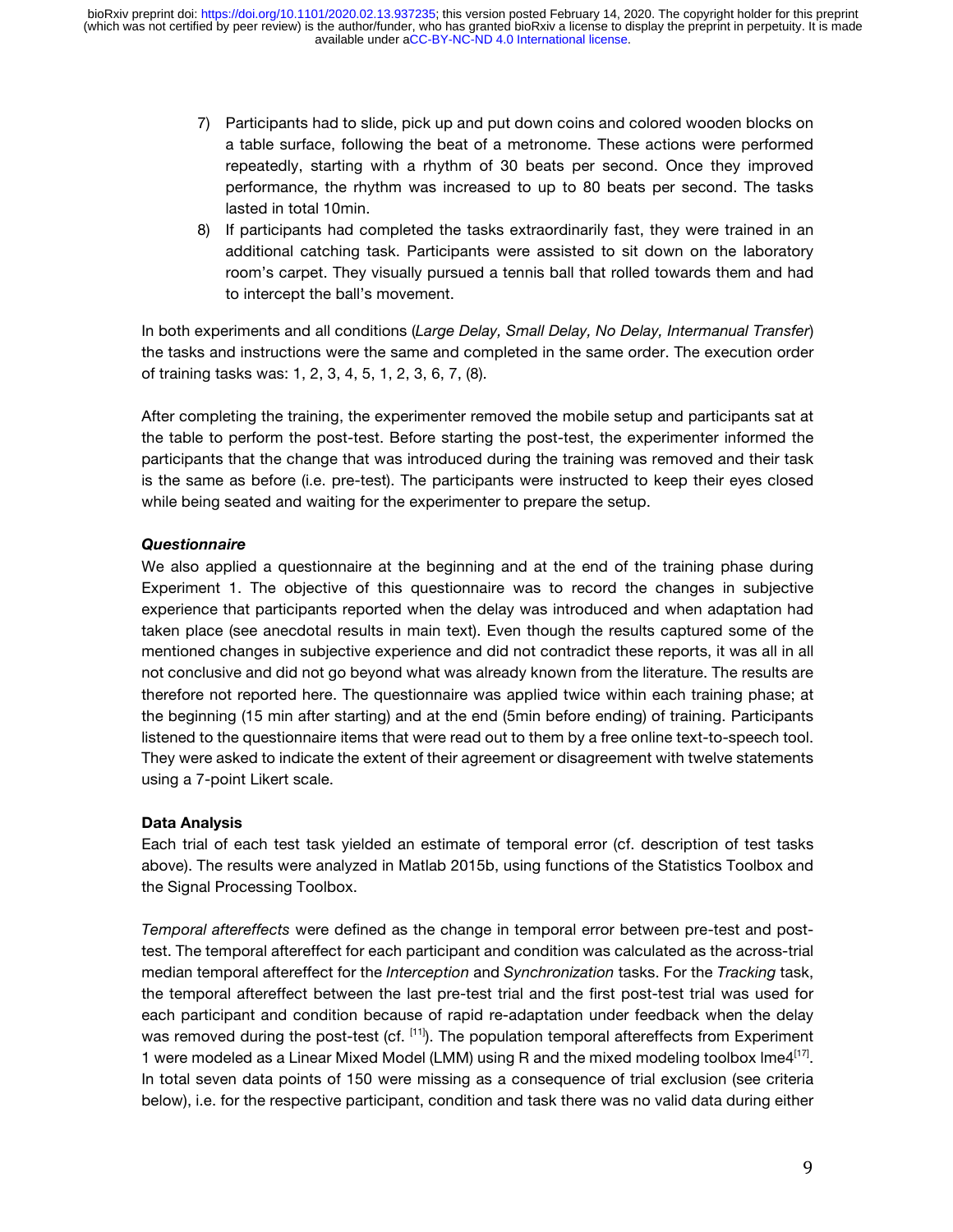pre-test or the post-test. Different LMMs were compared according to the Bayesian Information Criterion (BIC). The simplest LMM had the lowest BIC, i.e., a model that regresses temporal error to training lag with just two fixed effects (one for the slope and one for the intercept) and one random effect (for participant). More complex models with additional fixed effects of task or with conditions coded as a nominal factor had a higher BIC (see Table 1). To compare the *Tracking* and *Synchronization* results from Experiment 2 on *Intermanual Transfer* with those of the *Large Delay* condition of Experiment 1, another LMM was fitted. Again, model comparison according to the BIC favored the simplest model, that is, a model with fixed effects for condition (as nominal factor) and a random effect for subjects (See Table 1).

#### *Data Exclusion*

In all test tasks, trials were excluded according to specific criteria outlined in the following:

*Interception.* In Experiment 1, trials were excluded if the absolute temporal error was larger than 500 ms (175 out of the 700 trials in Experiment 1). In Experiment 2 on *Intermanual Transfer*, the results from the *Interception* task had to be discarded entirely. The experimenter erroneously instructed participants to anticipate the movement of the target, not to intercept it. As a consequence, already in the pre-test, participants displayed an anticipatory temporal error of - 300±136 ms (mean and SEM), i.e., they did not perform the required task to intercept the target. Even before the training took place, this was significantly different from the pre-test temporal error of the *Large Delay* condition of the Experiment 1, which was -24±47 ms (mean and SEM; two sample t-test:  $t$  (58) = 2.3,  $p = 0.026$ ).

*Synchronization:* Two pre-test *Synchronization* blocks are missing because the wiimote tracking device malfunctioned (This concerns one participant in the *Small Delay* condition and one participant in the *Large Delay* condition). Additionally, 166 out of the remaining 672 trials were excluded because the lag with the maximal cross-correlation was at the limit of the temporal window analyzed (i.e., -500 ms or +500 ms), which can indicate an artifact (the real maximum is outside the time window analyzed).

*Tracking*: 24 out of the 500 *Tracking* trials were excluded because participants failed to perform the task (e.g., held their hand still). The exclusion criterion for these trials was defined in terms of tracking performance. Tracking error was defined as the squared distance between target and cursor integrated over a trial. The tracking error from all trials, participants and conditions was pooled and the outlier algorithm of the Matlab function boxplot.m was used to determine the exclusion threshold.

## **Author contributions**

MR and MOE developed the idea for the research. All authors developed the experimental setup and procedures. MR and GA conducted the measurements. MR and GA analyzed the data. All authors prepared the manuscript.

## **Competing interests**

The authors declare no competing interests.